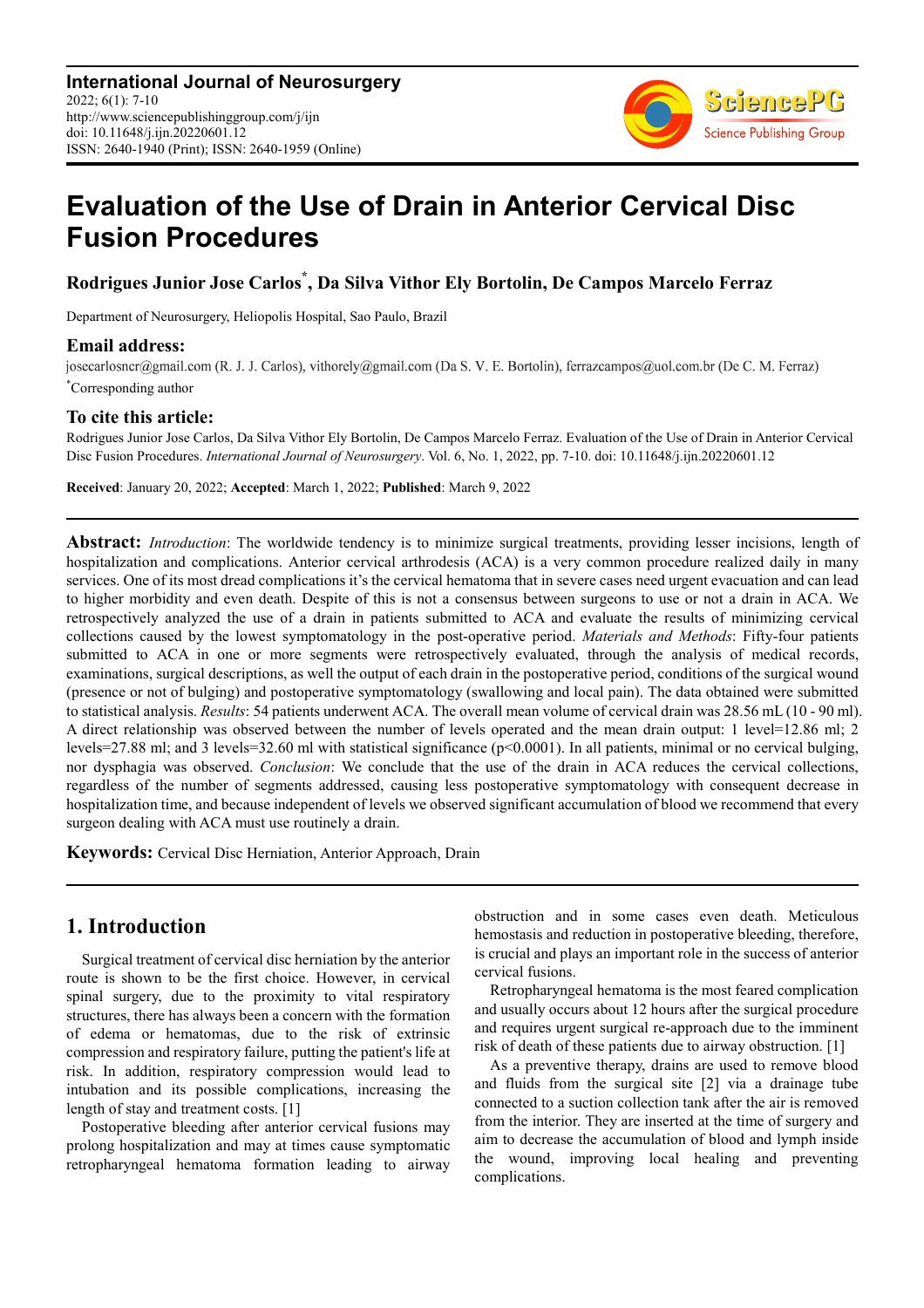The premise that drains would reduce the incidence of postsurgical complications is a logical one to assume. Theoretically, hematoma formation, in an enclosed wound space, provides an ideal medium for pathogenic colonization. In addition to the risk of infection, hematomas can also induce major neurological complications such as cauda equina syndrome. By inserting a drain, and providing a conduit for hematomas to culvert, the incidence of complications should decrease. [2]

In this study, a drain was used in patients undergoing anterior cervical arthrodesis to evaluate the results of minimizing cervical collections, causing less postoperative symptoms such as difficulty in swallowing, pain and local edema and thus reducing the length of hospital stay.

## **2. Materials and Methods**

In this series of cases, 54 patients during the year of 2013 underwent cervical arthrodesis through the anterior route of one or more segments using intersomatic devices and a postoperative suction drain.

The patients eligible for the study had degenerative cervical spondylotic myelopathy with treatment performed through a 4cm cross-section incision medially to the edge of the sternocleidomastoid muscle. Cervical discectomy followed the technique described by Smith-Robinson in 1955, but with the placement of an intersomatic device and subsequent allocation of an intraoperative suction drain in the surgical bed that remained for 24 hours in the postoperative period. The surgery also had the aid of optical magnification instruments such as a magnifying glass and microscope.

Through the analysis of medical records, exams, surgical descriptions, as well as recording the total drainage of each drain 24 hours after surgery, conditions of the surgical wound (presence or absence of bulging) and postoperative symptoms (swallowing and local pain), the results were compared with the number levels covered.

The data obtained were submitted to statistical analysis using the Shapiro-Wilk and Kruskal-Wallis tests and compared with the data present in the literature after a database review using the descriptors "cervical wound drain" and "postoperative complications".

## **3. Results**

From this retrospective analysis of the 54 patients, they were divided in terms of the number of levels approached by cervical arthrodesis anteriorly into one (7 patients, 13%), two (17 patients, 31.5%) or three levels (30 patients, 55.5%) and the outcomes considered were compared (conditions of the surgical wound, symptoms, and total drainage 24 hours after surgery).

The overall average drained volume from the cervical drain was 28.56 ml (ranging from 10–90 ml). A direct relationship was observed between the number of operated levels and the average drained volume: 1 level, 12.86 ml; 2 levels, 27.88 ml;

and 3 levels, 32.60 ml respectively, with statistical significance  $(p \le 0.0001)$  to the statistical analysis performed (Table 1).

| <b>Table 1.</b> Results. |                                           |                                                    |
|--------------------------|-------------------------------------------|----------------------------------------------------|
| <b>LEVELS</b>            | <b>TOTAL OF</b><br><b>PATIENTS</b> (N=54) | <b>AVERAGE DRAINAGE</b><br>$(Vm=28,56 \text{ MI})$ |
|                          | 7(13%)                                    | 12,86 ml                                           |
|                          | $17(31,5\%)$                              | 27,88 ml                                           |
|                          | $30(55,5\%)$                              | $32.6$ ml                                          |

Shapiro-Wilk test: p=0,00000539

Kruskal-Wallis test: p=0,000512.

As for the subjective data, in none of the patients, there was a complaint of dysphagia or pain at the site, as well as no cervical bulging, and all patients were discharged 24 hours after the procedure, reflecting that no hematoma was formed.

#### **4. Discussion**

Anterior cervical discectomy and fusion (ACDF) is a widely practiced surgical procedure used to remove degenerative or herniated disks from the cervical spine. More than 500,000 ACDF procedures were performed during 1990 to 1999 in the United States alone. The clinical outcome of this procedure is good or excellent in most cases [4]. Although the anterior portion of the neck contains vital structures, this approach facilitates improved visualization and complete disk removal as opposed to a posterior approach. [1, 2]

Surgical treatment of cervical disc pathologies has great efficacy when properly indicated and performed, with the surgeon having a strategic intelligence that anticipates possible complications. Because of the large number of reported positive clinical series of patients undergoing ACDF, a false impression can be given that ACDF is a complication-free procedure. (1) Among them, dysphagia is the most common (1.7% -9.5%), being more common in multi-level surgeries [5], and postoperative hematoma should be ruled out as its main cause.

In a study with 1015 patients, fifty-seven patients (5.6%) developed clinically evident postoperative soft tissue hematoma (presented with severe dysphagia, respiratory difficulties, and/or painful neck swelling). In 24 of these patients (2.4%), an emergent surgical evacuation was required, whereas in the remaining 33 patients (3.2%), conservative management with close observation was used. [2]

Postoperative drains remove blood and debris from the surgical site and theoretically prevent hematoma formation, reducing the risk of infection and wound breakdown. [8]

The use of drains in cervical spinal surgery is controversial in the literature. By the posterior route Herrick et al. demonstrated, after evaluating 1799 patients undergoing surgery with instrumentation, 65.5% of them using a drain, that this measure reduced the rate of postoperative infection and the chance of reoperation by 50% [4].

In the setting of cervical spine surgery, postoperative drains have traditionally been thought to play a critical role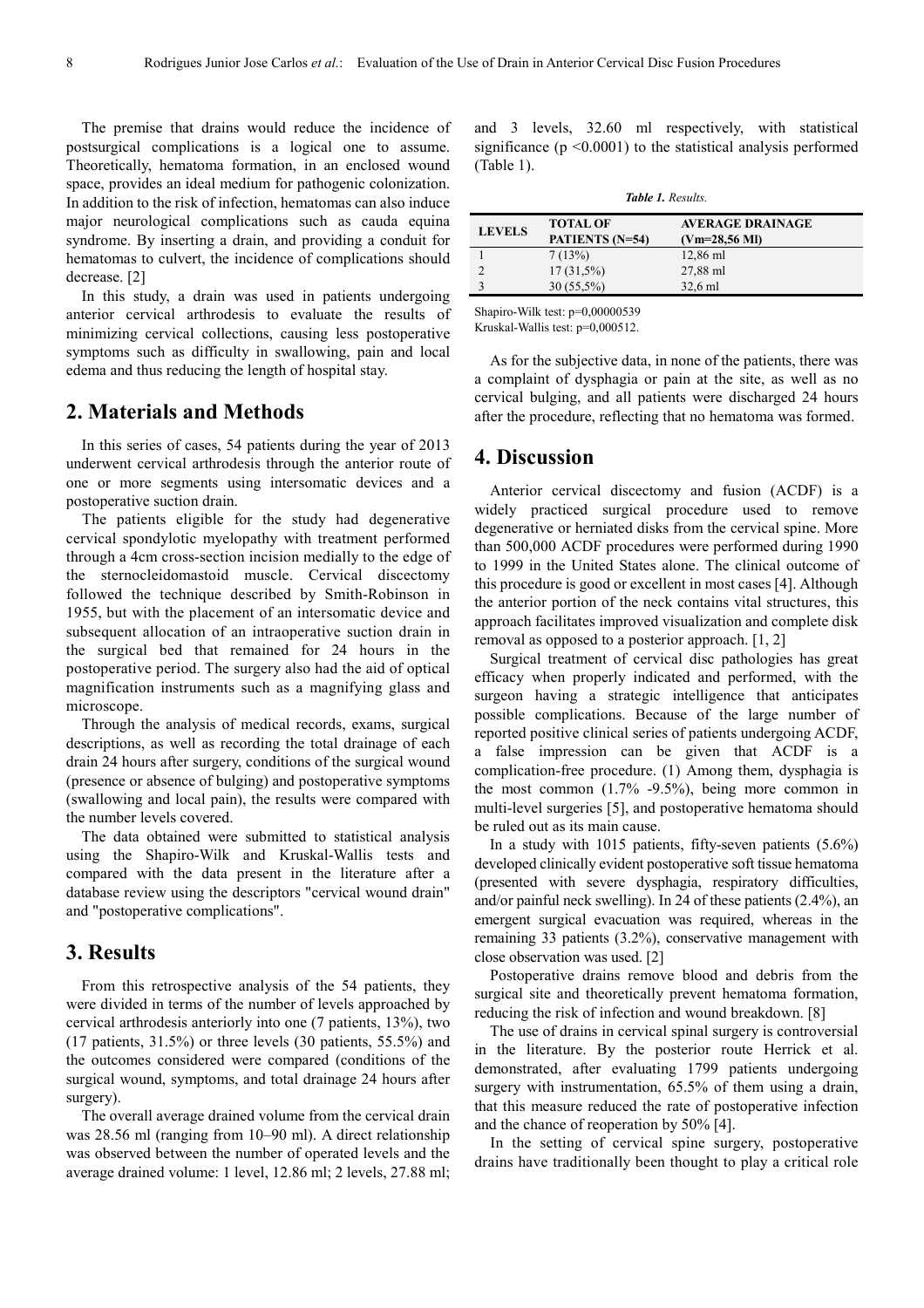due to theoretical incision healing benefits. Given the proximity of the cervical approach to vital respiratory structures, drains have primarily been used with the hope of preventing potentially fatal respiratory obstructions secondary to excessive edema or hematoma formation [8]. In a German study, only 58% of the surgeons routinely use drains in ACDF. [3].

In a study with 50,926 patients with cervical discectomy and anterior fusion, it was observed that the infection rate is 0.27% [6]. In line with these data, a literature review showed a prevalence of infection of 0.9% (95% CI, 0.2% -2.8%) [7] and of postoperative hematoma between 0.1 and 3% (2,7). Therefore, some studies argue that the use of drains would be unnecessary due to the low frequency of complications of these approaches [1, 8, 9]. More recently, Lim et. al. demonstrated that the placement of percutaneous drainage increased the length of hospital stay [8]. Therefore, some studies argue that the use of drains would be unnecessary due to the low frequency of complications of these approaches [1, 8–10].

Basques et al. reported that the amount of postoperative drain output is positively correlated with increasing patient age, positive smoking history and number of cervical levels operated upon, for them, it's important to note surgery specific factors such as these, which may deem the use of drainage sensible. [2]

Although many surgeons agree with the benefits of using a drain in a questionnaire conducted in Germany, about 41% stated that they do not use a drain in previous cervical discectomies, claiming its use only if there is intense intraoperative bleeding [3]. This is based on the fact that the use of the drain is associated with a greater need for blood transfusion and hospital stay [11].

However, depending on the number of levels approached, an average of 28.5 ml of residual hematoma was observed, with cases reaching up to 90 ml. These values reflect a technique with a small aperture and exposure, considering that in conventional techniques, Wen et. al. demonstrated that after 48 hours of previous cervical surgery, there is an average of 79.7 ml of volume in the collecting drain [13]. Other authors show that the drained collection can reach up to 300ml, mainly in patients with high body mass index and in multiple-level surgeries [12].

According to Epstein N., the postoperative hematoma occurs between 1.3 and 5.6% of patients, with 43% of these (2.4%) needing emergency drainage of the hematoma [5]. This bleeding can lead to prolonged hospitalization, worsening neurological deficit and even result in severe airway compression, which can lead to death. Bertalanffy and Eggert reported that only 1.3% of their patients developed postoperative hematoma. They used a closed drainage system in all their patients for 48 hours after surgery [14]. This result was also confirmed in other studies that showed a reduction in the incidence of hematoma requiring surgical drainage in patients with drain, from 1.1% to 0.7%, which represented an absolute risk reduction of 0.4% and a relative risk reduction of 47% [15].

In our study, we found that there was a direct relationship between the number of operated levels and the average drained volume: 1 level, 12.86 ml; 2 levels, 27.88 ml; and 3 levels, 32.60 ml respectively, with statistical significance. And because of this no hematoma was observed. With this in mind, we routinely recommend the use of drain in ACA to alleviate patients' symptoms that could occur because of this accumulation.

## **5. Conclusion**

Anterior cervical spine surgery is a very common procedure which the most dreadful complication it's the hematoma formation in the post-operative period and that could be prevented by correct hemostasia and the use of a drain.

In this study we observed that the use of the drain in the surgery of the cervical disc herniation by anterior route with arthrodesis is mandatory, considering that the volume of drainage is proportional to the levels addressed, reduces the cervical collections, regardless of the number of segments addressed, causing less postoperative symptoms with a consequent decrease in the length of hospital stay and recovery of our patients.

#### **6. Recommendations**

Because of the higher frequency of anterior cervical procedures, we strongly recommend the routine use of drain to avoid potential complications as demonstrated by our work and the literature. Our series isn't too big but reflect a great tendency of decreasing these complications with the use of drains in ACA procedures, larger series are waited to confirm this results.

## **References**

- [1] Boudissa M, Lebecque J, Boissière L, Gille O, Pointillart V, Obeid I, et al. Early reintervention after anterior cervical spine surgery: Epidemiology and risk factors: A case-control study. Orthop Traumatol Surg Res [Internet]. 2016; 102 (4): 485–8. Available from: http://dx.doi.org/10.1016/j.otsr.2016.02.003.
- [2] Patel SB, Griffiths-Jones W, Jones CS, Samartzis D, Clarke AJ, Khan S, et al. The current state of the evidence for the use of drains in spinal surgery: systematic review. Eur Spine J. 2017; 26 (11): 2729–38.
- [3] von Eckardstein KL, Dohmes JE, Rohde V. Use of closed suction devices and other drains in spinal surgery: results of an online, Germany-wide questionnaire. Eur Spine J. 2016; 25 (3): 708–15.
- [4] Herrick DB, Tanenbaum JE, Mankarious M, Vallabh S, Fleischman E, Kurra S, et al. The relationship between surgical site drains and reoperation for wound-related complications following posterior cervical spine surgery: A multicenter retrospective study. J Neurosurg Spine. 2018; 29 (6): 628–34.
- [5] Epstein NE. A Review of Complication Rates for Anterior Cervical Diskectomy and Fusion (ACDF). Surg Neurol Int. 2019; 10 (100): 100.